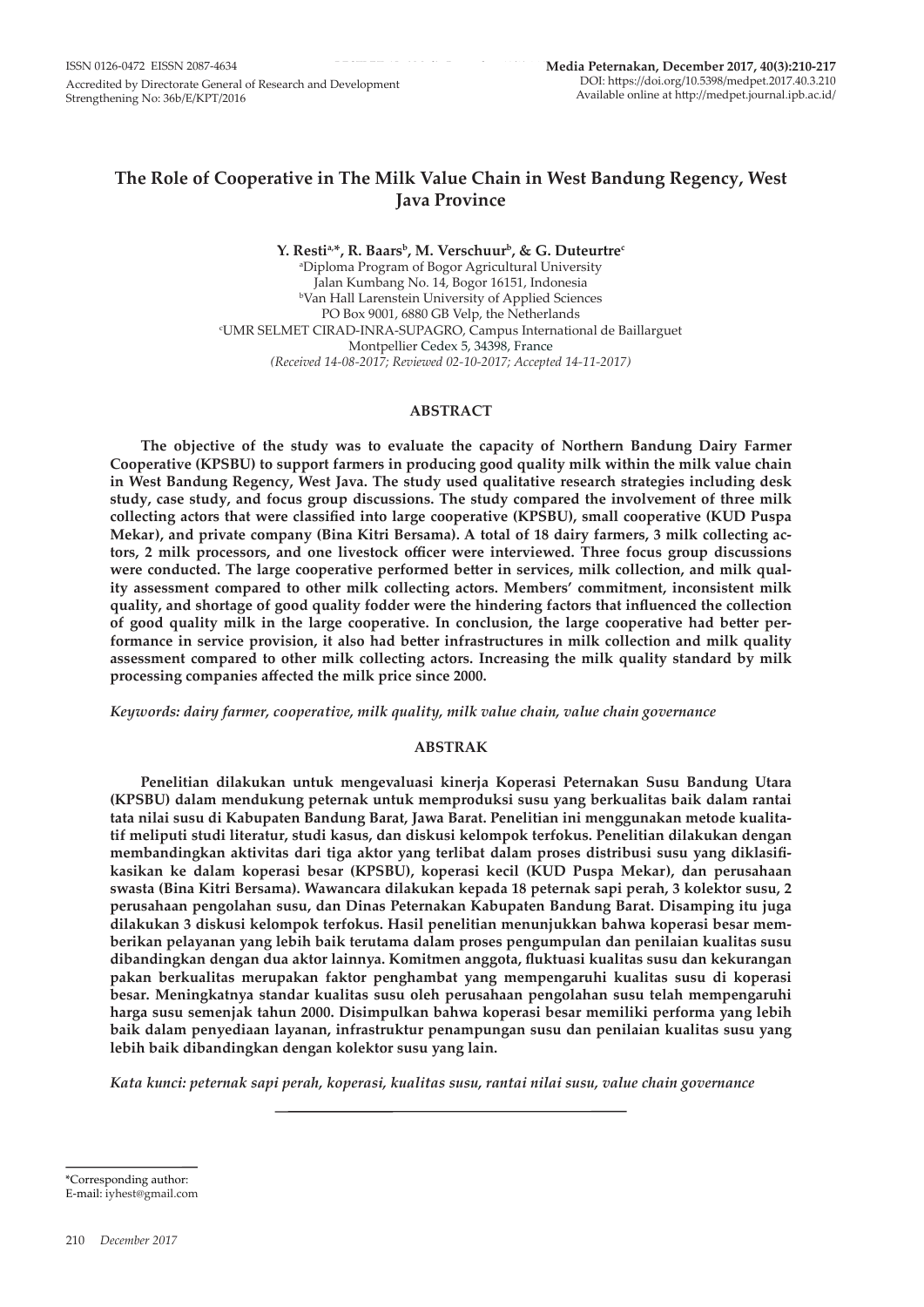### **INTRODUCTION**

Demand for milk and milk products in Indonesia is rising fastly, due to population growth, increasing purchasing power and new consumers' preferences for dairy products. In 2013, the total population of dairy cows has reached 622,000 heads producing 1,018 thousand tonnes milk per year, which represents a 23% increasement in milk quantities since 2009 (DJPKH, 2013). Local fresh milk supplied 22% of the total milk supply in the country, the rest being provided by imports of various products and raw materials (Priyanti & Soedjana, 2015).

Milk is mainly produced by smallholder dairy farmers, organized in a large number of cooperatives. Over 90% of the fresh milk is collected through village cooperatives (KUD) and supplied to milk processing industries. The rest is collected through private collectors. Java island contributed for nearly 99% of the total milk production. About 100 dairy cooperatives operate in Java as a whole, involving almost 100,000 dairy farmers members, and delivering the milk to more than 30 milk processing companies. Most of those cooperatives are members of the Indonesian Union of Dairy Cooperatives (GKSI) (Morey, 2011). Dairy cooperatives have a crucial and active role in the milk value chain in encouraging the dairy industry as most of the small scale dairy farmers are organized through cooperatives. Value chain is coordinated value-adding activities that link producers to the end consumers. The firms add values in a coordinated way from the raw materials to the final products adding value at each level in a profitable and sustainable ways (FAO, 2014). However, dairy farming system and the whole dairy chain face many technical and institutional limitations. The farmers are not able to get premium price, while the cooperatives are not able to get quality and reliable supply of milk from the farmers. As the milk quality is directly linked to the low milk price the farmers and the cooperatives get, it led to the dependency of farmers and cooperatives on the processors. Furthermore, the farmers and the cooperatives always depend on the processors for their milk price. The farmers and the cooperatives have no influence on decision making of the milk price. As such, evaluating the capacity of KPSBU as a large cooperatives that supports farmers to produce good quality milk is a priority research question. Answering to it can help to identify key technical or institutional innovations to develop the dairy business in this region.

#### **METHODS**

The study was carried out in West Bandung Regency, West Java Province. The West Java province is the second province in terms of milk output: it produces 1/3 of the national production. The province hosts totally around 23 cooperatives, including in particular the Southern Bandung Dairy Farmer Cooperative (KPBS) based in Pangalengan, and the Northern Bandung Dairy Farmer Cooperative (KPSBU) based in Lembang. Those are the 2 largest cooperatives in terms of milk collection

in the Province. West Bandung Regency had more than 7000 dairy farmers in 2015. Most dairy farmers were members of KPSBU, and the remaining ones sold their milk either to some other cooperatives or to private collectors.

#### **Data Collection**

There were 2 types of milk collecting actors involved in West Bandung District, the dairy cooperatives and private milk collecting companies. In this study, the milk collecting actors were classified into large cooperative (KPSBU), small cooperative (KUD Puspa Mekar) and private collectors (Bina Kitri Bersama/BKB) (Table 1). In each class, six farmers were individually interviewed. Three focus group discussion were conducted, with six farmers each. The farmers who had been interviewed individually were not involved in focus group discussion. The milk collecting actors identified which individuals and groups of dairy farmers to choose for the interviews. The milk collecting actors explained that it was based on the access and location of the dairy farmers, the ability of the farmers to speak in Bahasa and the time availability of the farmers. In addition, six experts were interviewed. In order to understand the activities done by different stakeholders in the milk value chain, keen observation was required.

### **Data Analysis**

The stakeholder matrix and value chain map were used to analyze general information of the milk value chain. Comparison matrix of milk collecting actors was used to analyze the findings of organisational, economic and members level. The organisation level concentrates on how the organisation works and link with the stakeholders in the milk value chain. The economic level helps to explore the role of the stakeholders and how the cooperative performs in the business environment. The members' level assisted to explain and compared the existing variations in services delivery, milk collection and milk quality assessment among the members.

Table 1. Respondent category and numbers

| Category of respondent                    | Numbers of<br>respondents |
|-------------------------------------------|---------------------------|
| Producers affiliated to large cooperative | 6                         |
| Producers affiliated to small cooperative | 6                         |
| Producers selling to private collectors   | 6                         |
| Large cooperative (staff)                 | 1                         |
| Small cooperative (staff)                 | 1                         |
| Private collector (staff)                 |                           |
| Government livestock services (staff)     | 1                         |
| Milk processing companies (staff)         | 2                         |
| Total                                     | 24                        |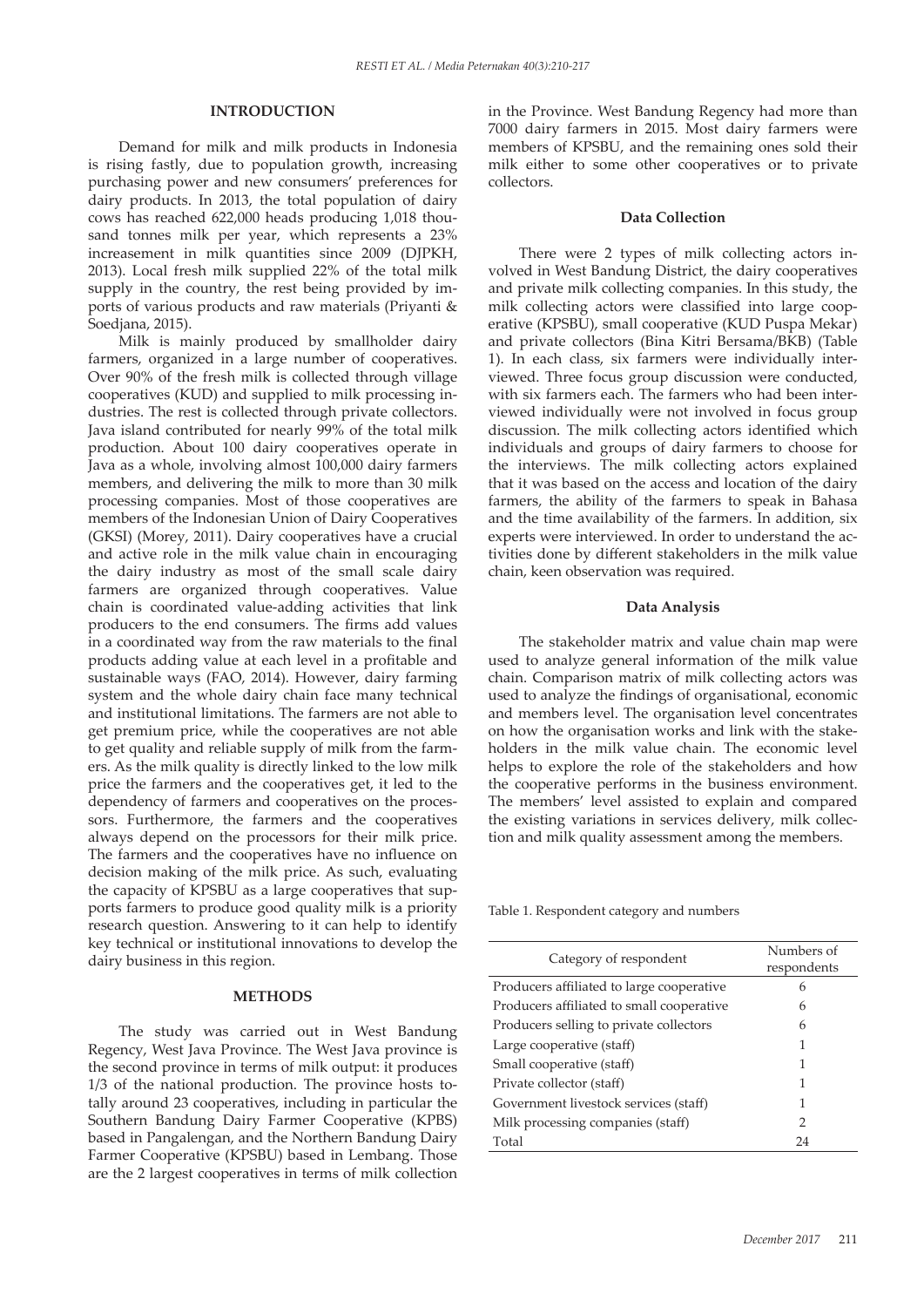## **RESULTS**

The stakeholder analysis and milk value chain map are shown in Table 2 and Figure 1.

### **Chain Governance of Milk Collecting Actors**

Value chain governance is the correlation among stakeholders to control the product requirement within the chain, which includes activities to regulate and implement the parameters. The study defined governance into the dimensions activities, membership, coordination and regulations (Table 3).

### **Milk Collection and Milk Quality**

The members of the dairy cooperatives were divided into several cooperative service places (CSP). This division was based on the region of the farmers. Farmers in CSP were further subdivided into several temporary milk group for determining milk prices. CSP was the first collection point to trace the source of milk. Each CSP had its own milk collection point (Table 4).

### **Milk Payment and Milk Price**

All the milk collecting actors followed the same payment process every month. The price of milk was de-

Table 2. Stakeholders involvement in milk value chain in West Bandung Regency

| No. | Stakeholders                                                                                                                                                                                                                     | Activities                                                                                                                                                                                     |
|-----|----------------------------------------------------------------------------------------------------------------------------------------------------------------------------------------------------------------------------------|------------------------------------------------------------------------------------------------------------------------------------------------------------------------------------------------|
| A   | Actors                                                                                                                                                                                                                           |                                                                                                                                                                                                |
| 1   | Input suppliers:                                                                                                                                                                                                                 |                                                                                                                                                                                                |
|     | Artificial insemination centre - Lembang (BIB<br>Lembang)                                                                                                                                                                        | Provide frozen semen.                                                                                                                                                                          |
|     | Animal feed companies, KUD                                                                                                                                                                                                       | Sell cattle concentrate.                                                                                                                                                                       |
|     | Agro vet companies                                                                                                                                                                                                               | Sell veterinary medicine.                                                                                                                                                                      |
|     | Farm equipment companies                                                                                                                                                                                                         | Sell farm equipment.                                                                                                                                                                           |
|     | Cattle Breeders                                                                                                                                                                                                                  | Sell dairy cattle replacement stocks.                                                                                                                                                          |
| 2   | Milk producers<br>Small holder dairy farmers: Mostly family farms                                                                                                                                                                | As dairy farmers, the producers have to make sure that their<br>farms are able to supply milk daily to the milk collectors.                                                                    |
| 3   | Milk collectors:                                                                                                                                                                                                                 |                                                                                                                                                                                                |
|     | Dairy cooperatives (KPSBU, KUD Puspa Mekar,<br>KUD Sarwa Mukti)                                                                                                                                                                  | Milk collection, link farmers to the processors and small scale<br>processing, provide services to their members.                                                                              |
|     | Private milk collecting companies (Bina Kitri<br>Bersama, PT Agro Mandiri, CV Barokah, Lambada<br>and Tugu Mandiri)                                                                                                              | Collect milk from non-cooperatives farmers, sell milk to process-<br>ing plants, and provide services to their members.                                                                        |
| 4   | Small-scale and large milk processors (PT Insan<br>Muda Berdikari, Serba Susu, PT Alfa, PT Indolakto,<br>PT Frisian Flag Indonesia, PT Diamond Cold<br>Storage, PT Yummy Food Utama, PT Nutrifood, PT<br>Cisarua Mountain Dairy) | Process milk into UHT milk, pasteurized milk, cheese, ice cream,<br>yoghurt and sell their products to the customers and consumers.                                                            |
| 5   | Retailers                                                                                                                                                                                                                        | Sell fresh milk and processed milk to the end consumers                                                                                                                                        |
|     | Hotel, supermarkets                                                                                                                                                                                                              |                                                                                                                                                                                                |
| 6   | Consumers                                                                                                                                                                                                                        | Purchase the products from supermarkets or directly from milk<br>collectors' supermarkets and consume them with or without<br>processing.                                                      |
| B   | <b>Supporters and Influencers</b>                                                                                                                                                                                                |                                                                                                                                                                                                |
| 1   | NGO's, international / national organisations (Biru,<br>Sahabat Cipta Foundation)                                                                                                                                                | Technical and financial support in the milk value chain, capacity<br>building of farmers and extensions                                                                                        |
| 2   | Governments:                                                                                                                                                                                                                     |                                                                                                                                                                                                |
|     | Ministry of Cooperatives                                                                                                                                                                                                         | Authorization of cooperative establishment                                                                                                                                                     |
|     | Ministry of Forestry                                                                                                                                                                                                             | Provide land for forage to limited cooperative members                                                                                                                                         |
|     | Ministry of Agriculture                                                                                                                                                                                                          | Provide technical and non-technical services to few members and<br>policy formulation to all of the actors.                                                                                    |
|     | Financial institutions (Ministry of Finance, Bank<br>BRI, Bank BCA, Bank Jabar)                                                                                                                                                  | Provide subsidy for credit interest to selected cooperative mem-<br>bers, loan and saving accounts to some members.                                                                            |
|     | Indonesian Dairy Cooperatives Union (GKSI)                                                                                                                                                                                       | Organizing farmers' cooperative and negotiate selling prices on<br>behalf of their primary cooperatives and provide services such as<br>training, financial audits and other business services |
|     | Universities (Padjajaran University, Bogor<br>Agricultural University)                                                                                                                                                           | Doing consultancy on dairy development, conduct research and<br>capacity building                                                                                                              |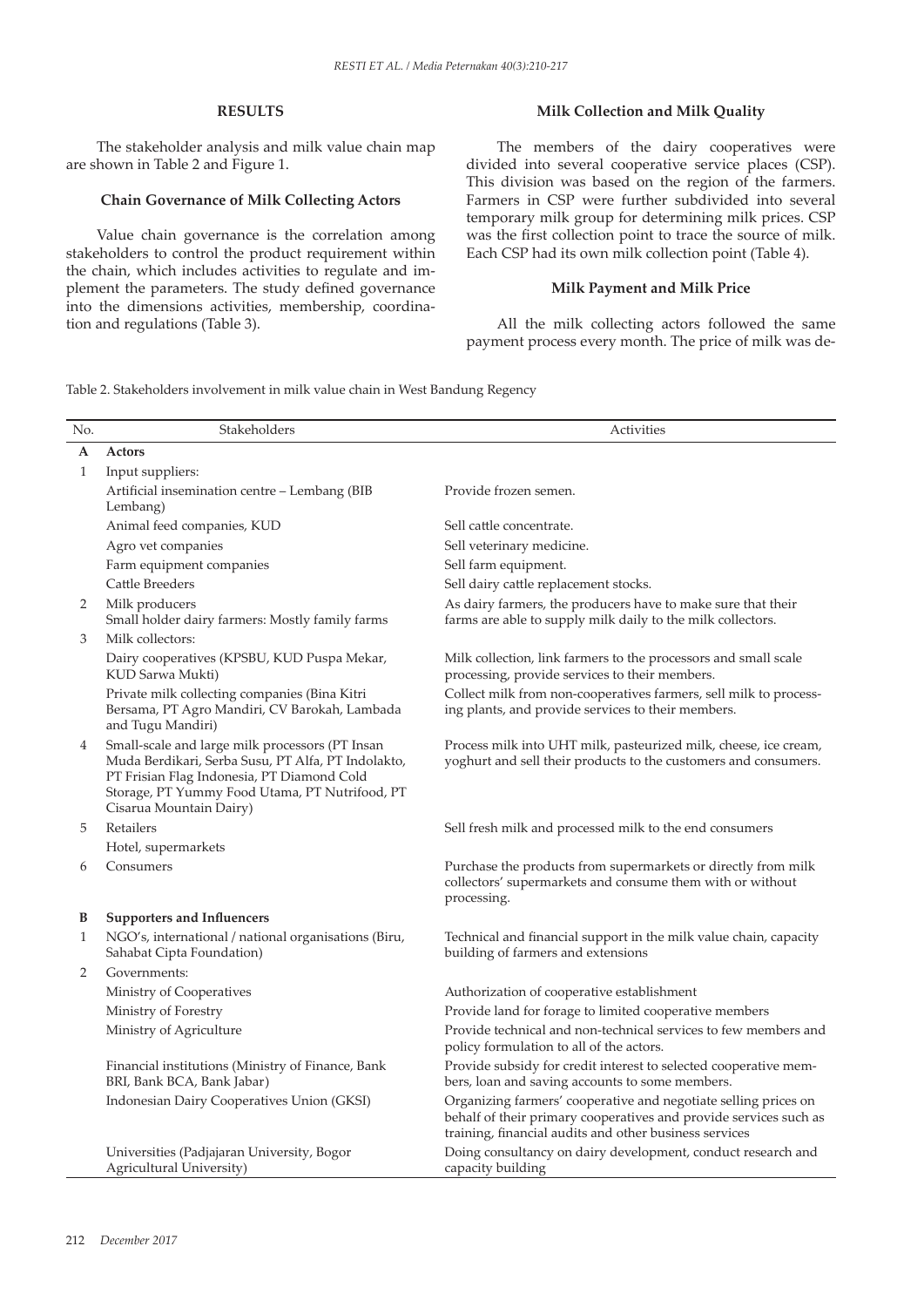

Figure 1. The milk chain map in West Bandung Regency

| Table 3. The governance of milk collecting actors in West Bandung Regency |  |  |  |
|---------------------------------------------------------------------------|--|--|--|
|                                                                           |  |  |  |

| Parameters         | Large cooperative                                                                          | Small cooperative                                                            | Private collectors                                                                           |
|--------------------|--------------------------------------------------------------------------------------------|------------------------------------------------------------------------------|----------------------------------------------------------------------------------------------|
| a. Main activities | Collecting milk                                                                            | Collecting milk                                                              | Collecting milk                                                                              |
| b. Membership      | 7,190 members in 2015                                                                      | 466 members in 2015                                                          | 200 members in 2015                                                                          |
| c. Coordination    | Captive type while the relation-<br>ship with farmers was based on<br>trust.               | Captive type while the relation-<br>ship with farmers was based on<br>trust. | Captive type while the relation-<br>ship with farmers was based on<br>trust.                 |
| d. Regulation      | Official legal standard required<br>by the milk processing compa-<br>nies. Bonus provided. | Milk processor required offi-<br>cial legal standard. Bonus was<br>provided. | Official legal standard required<br>by the milk processing compa-<br>nies. No bonus provided |
| Comparison:        |                                                                                            |                                                                              |                                                                                              |

The large cooperative had the highest number of members.

• To meet the requirement, each cooperatives and private collectors had their own standard rules and regulations on milk quality standard.

termined on the quality of milk and paid in cash twice a month. The quality criteria confirmed by Foreman & de Leeuw (2013) who said that fat, protein and total solids content of the milk are the chemical compositions considered for payment criteria. The farmers' group leaders went to milk collecting actors' offices and received the money on behalf of the members. The group leaders distributed the money to the group members based on the quantity and quality of milk deposited (Table 5).

### **Financial Management and Services Provided**

The sale of milk was the main source of income for the milk collecting actors. Other sources of income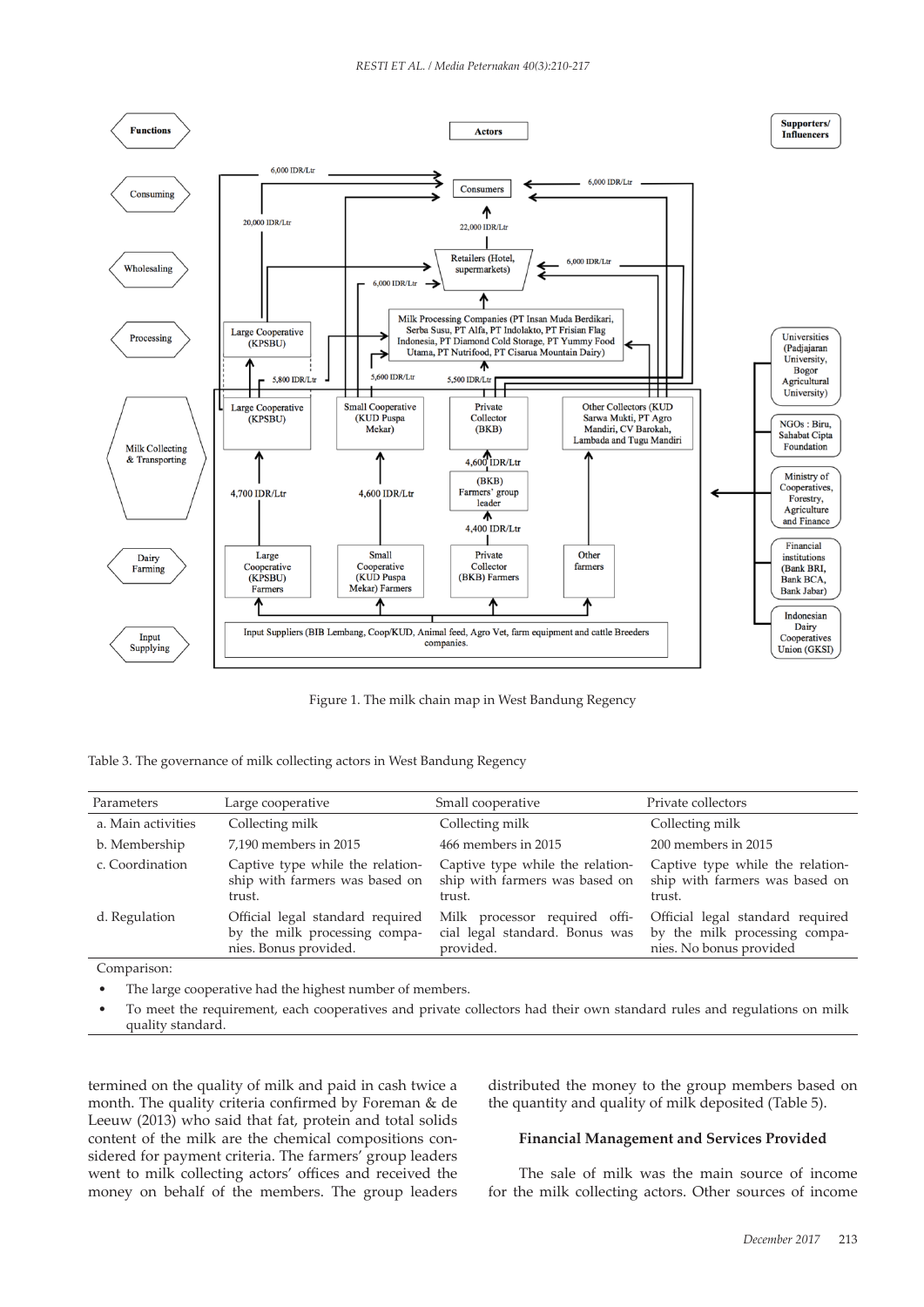|  |  |  |  |  |  |  |  | Table 4. Milk collection and milk quality of milk collecting actors |  |
|--|--|--|--|--|--|--|--|---------------------------------------------------------------------|--|
|--|--|--|--|--|--|--|--|---------------------------------------------------------------------|--|

|                       | Large cooperative                                                                                                                                                                                                                                               | Small cooperative                                                                                                                                                                                                      | Private collectors                                                                                                                                                                                                                   |  |  |  |
|-----------------------|-----------------------------------------------------------------------------------------------------------------------------------------------------------------------------------------------------------------------------------------------------------------|------------------------------------------------------------------------------------------------------------------------------------------------------------------------------------------------------------------------|--------------------------------------------------------------------------------------------------------------------------------------------------------------------------------------------------------------------------------------|--|--|--|
| Milk collection       |                                                                                                                                                                                                                                                                 |                                                                                                                                                                                                                        |                                                                                                                                                                                                                                      |  |  |  |
| a. Farmers level      | At the milk collection shed, staff<br>recorded the total volume of milk<br>and checked the quality of milk<br>physically from each farmer.<br>Randomly checked was done 4<br>times in 2 weeks to check the qual-<br>ity at the laboratory and set the<br>price. | There is no milk collection shed.<br>Staff recorded the amount of milk<br>and checked the quality of milk<br>physically. Randomly checked<br>was done 4 times in 2 weeks to<br>check the quality and set the<br>price. | The farmers' group leaders col-<br>lected the milk from their mem-<br>bers, record the milk quantity of<br>each farmer and deliver the milk<br>to the cooling centre. The milk<br>quality checking was done as and<br>when required. |  |  |  |
| b. Cooling<br>centres | Milk was transferred from trucks<br>by pumps, then filtered and stored<br>in big tanks to be cooled at $4^{\circ}$ C.<br>Sample of milk was checked in<br>the laboratory and the result was<br>reported. Bacterial activity tested.                             | Milk was transferred from<br>trucks by pumps, then filtered<br>and stored in cooling unit to be<br>cooled at 4° C. Sample of milk<br>was checked in the laboratory.<br>No bacterial activity tested.                   | Staff of the private company<br>recorded the milk quantity and<br>checked the milk quality then<br>stored the milk into cooling unit.<br>No bacterial activity tested.                                                               |  |  |  |
|                       | Comparison:                                                                                                                                                                                                                                                     |                                                                                                                                                                                                                        |                                                                                                                                                                                                                                      |  |  |  |
|                       | The large cooperative had better infrastructure compared to others. Both cooperatives had strict procedures<br>compared to the private collectors. There was no quality checking at the farmers level for the private collectors.                               |                                                                                                                                                                                                                        |                                                                                                                                                                                                                                      |  |  |  |
| Milk quality          |                                                                                                                                                                                                                                                                 |                                                                                                                                                                                                                        |                                                                                                                                                                                                                                      |  |  |  |
| a. Total solids       | 11.87%                                                                                                                                                                                                                                                          | 11.80%                                                                                                                                                                                                                 | 11.70%                                                                                                                                                                                                                               |  |  |  |
| b. Total bacteria     | 0.88 million cfu/mL<br>1.4 million cfu/mL<br>2 million cfu/mL                                                                                                                                                                                                   |                                                                                                                                                                                                                        |                                                                                                                                                                                                                                      |  |  |  |
|                       | Comparison:                                                                                                                                                                                                                                                     |                                                                                                                                                                                                                        |                                                                                                                                                                                                                                      |  |  |  |
|                       | The large cooperative had better quality because of the bacterial content was less than the others where the<br>private company still had high number of bacteria content.                                                                                      |                                                                                                                                                                                                                        |                                                                                                                                                                                                                                      |  |  |  |

#### Table 5. Milk price of milk collecting actors

| Parameters                     | Large cooperative                                                                                                                                                                                                                                | Small cooperative | Private collectors |  |
|--------------------------------|--------------------------------------------------------------------------------------------------------------------------------------------------------------------------------------------------------------------------------------------------|-------------------|--------------------|--|
| Milk price (IDR)               |                                                                                                                                                                                                                                                  |                   |                    |  |
| a. Farmers level               | 4,700                                                                                                                                                                                                                                            | 4,600             | 4,400              |  |
| b. Farmers' group leader level | 4,700<br>4.600                                                                                                                                                                                                                                   |                   | 4,600              |  |
|                                | Comparison:                                                                                                                                                                                                                                      |                   |                    |  |
|                                | There was a different milk price between farmers and group leader of farmers in the<br>private company. This was due to the group leaders having to collect milk from each<br>farmer by their own and transport the milk to the cooling centres. |                   |                    |  |

included the sale of concentrates, processed milk products, daily groceries and dairy farming. The profit generated by the large cooperative from selling milk was used to cover operational costs like staff salary and maintenance of infrastructure. Other sources of funding were received as loans from financial institutions, grants from national or international organisations, grants from NGOs, government and corporate social responsibility programs of private companies. Some funding and income were also subsidize to provide services (Table 6).

# **DISCUSSION**

The large cooperative was able to run it function properly in marketing of farmers' milk. Moustier *et al*. (2010) said that farmer's organizations, in a role of intermediaries, are able to connect the farmers and supermarkets by providing economies of scale and specialized skills in assembling, grading, and transfer-

ring information between buyers and sellers. Mangnus & Piters (2010) also said that producer organizations can play a role in facilitating private sectors and small scale producers in improving their business relation. The large and the small cooperative supplied 80 % and 6 % of the milk respectively, while the remaining milk was supplied by private companies. There was a huge difference in the price of fresh milk at consumers' level between the milk sold by processing companies compared to milk collecting actors (Figure 1). The difference in price is due to the tetra packaging of milk from the processing companies while the milk sold in plastic package are from other milk collecting actors. Tetra packaged milk from milk processing companies were sold in supermarkets, while the plastic packaged milk were sold to the consumers directly on the spot.

The large cooperative had the highest number of members. Coordination between farmers and milk collecting actors was semi-formal where the information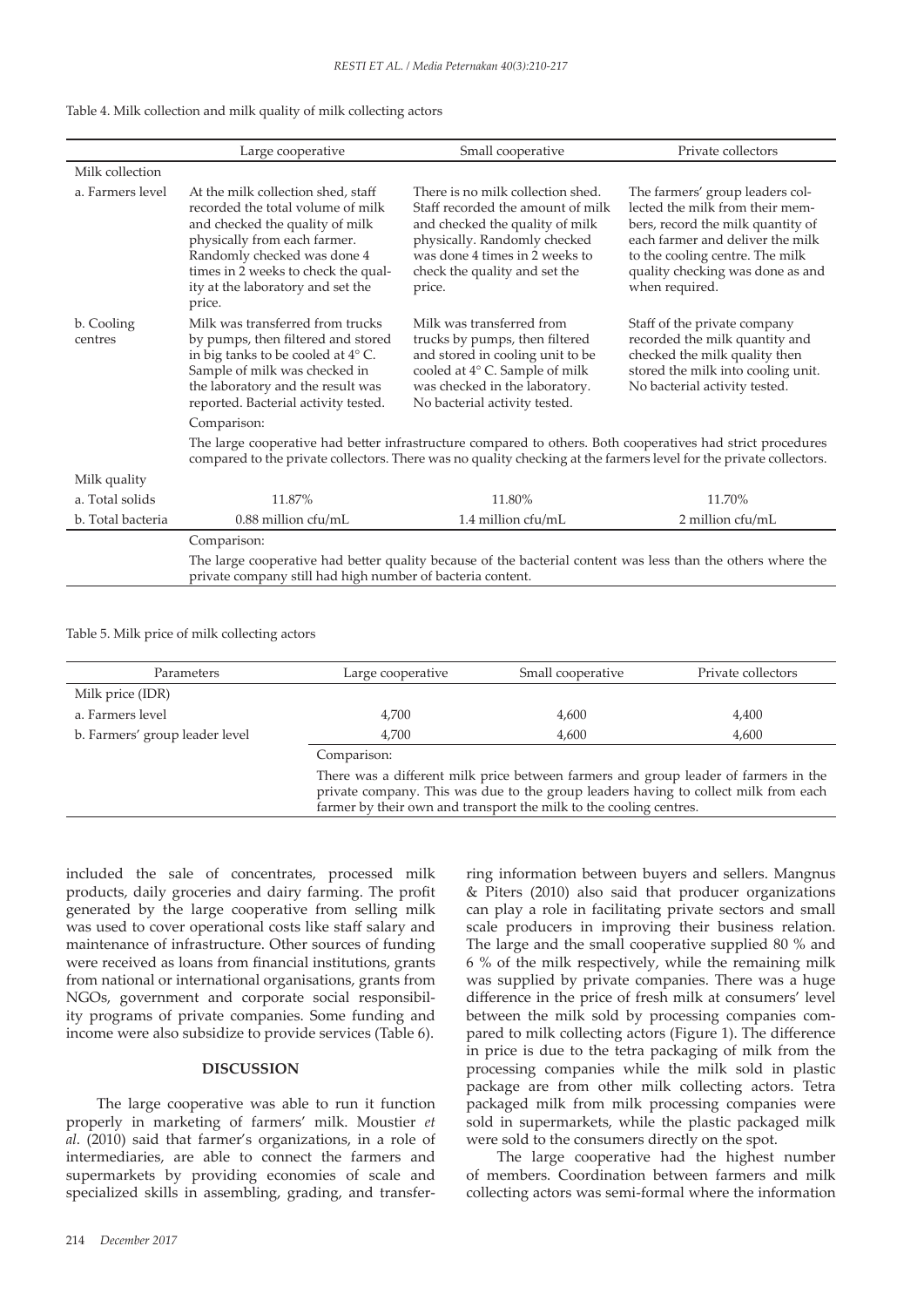| <b>Services</b>                                                                                                                                                                            | Large cooperative                                                                                                                                                                         | Small cooperative                                                                                                | Private collectors                                             |  |  |  |
|--------------------------------------------------------------------------------------------------------------------------------------------------------------------------------------------|-------------------------------------------------------------------------------------------------------------------------------------------------------------------------------------------|------------------------------------------------------------------------------------------------------------------|----------------------------------------------------------------|--|--|--|
| a. Livestock<br>services                                                                                                                                                                   | The cooperatives provided feed<br>concentrate on credit basis,<br>veterinary services, training and<br>extension                                                                          | The cooperatives provided feed<br>concentrate on credit basis,<br>veterinary services, training and<br>extension | Only provided veterinary ser-<br>vices, training and extension |  |  |  |
| b. Financial<br>Provided scholarship for farmers'<br>children education, loan with 0%<br>services<br>interest rate and supported farm-<br>ers in applying for credit program<br>with Banks |                                                                                                                                                                                           | Provided loan with 0.4 % interest<br>rate and supported farmers in ap-<br>plying for credit program              | Provided loan with 1.5% inter-<br>est rate                     |  |  |  |
| c. Social services                                                                                                                                                                         | Provided groceries store and<br>farmers health care                                                                                                                                       | Provided groceries store                                                                                         | No services offered                                            |  |  |  |
|                                                                                                                                                                                            | Comparison:                                                                                                                                                                               |                                                                                                                  |                                                                |  |  |  |
|                                                                                                                                                                                            | The private collectors provided loans with the highest interest rate compared to others                                                                                                   |                                                                                                                  |                                                                |  |  |  |
|                                                                                                                                                                                            | Both cooperatives provided feed concentrate and credits with low interest rates; they also supported<br>$\bullet$<br>farmers in accessing credit from bank, and with the groceries store. |                                                                                                                  |                                                                |  |  |  |
|                                                                                                                                                                                            | Only the large cooperative provided scholarships for the farmers' children education and health care.<br>٠                                                                                |                                                                                                                  |                                                                |  |  |  |

Table 6. Services provided of milk collecting actors

flow was flexible. KIT & IIRR (2008) said that coordination is a major element in strengthening chain relation. A lead firm is crucial in coordination and organizing the value chain. However, the relation between the cooperatives and dairy farmers was based on trust and commitment between each other. It was also found that farmers sometimes breached the trust and commitments in a bid to gain short-term profits such as adulteration. Therefore, to solve this problem, a written (and legal) contract seem to be crucial. Contract farming requires close supervision to control and maintain product quality that can benefit the farmers' productivity including quality and quantity (Eaton & Shepherd, 2001). It can also guarantee both parties to achieve product consistency.

All the milk collecting actors applied usual standards determined by leading milk processing companies. According to M4P (2008), coordination structures, rules and regulations are the dimensions of the value chain governance. Actors will collaborate to set, monitor and facilitate these parameters by certain agreement. To meet requirements, both cooperatives and the private company had their own standard rules and regulations on milk quality. Some interventions to meet the product requirements were initiated by the large cooperative (supplier) along with the milk processing companies (buyers). Nevertheless, the large cooperative still had difficulties to fulfil the increasing standards of milk processors every year because of the inconsistent capability of the dairy farmers to produce good quality of milk. Food trade development, especially demand for agricultural products with high quality standards is increasing with increased food safety standards of market demands (Tallontire *et al*., 2011). Therefore, private standards increased the requirement for agri food products to assure supply to market.

Despite having met the national standards, the large cooperative could not adequately regulate the milk quality of its members. Decreasing total solids, adulteration, higher plate count and antibiotics were still common. Some farmers were not aware of milk hygienic handling practices. They still used plastic buckets to store the milk. Plastic buckets according to Prihutomo *et al*. (2015) are the largest contributor of high bacterial contamination in milk. Polypropylene plastic bucket can spread the residue caused by the physical and chemical properties of these materials by food products, especially milk. This observation also found that there was poor sanitation of milking equipment and milking procedures.

Eventhough milk from the large cooperative had less bacterial content compared to other milk collecting actors, the price margin obtained by the large cooperative from the milk processing companies was very small. Similar finding was reported by Wouters (2009), who stated that the competition for the supply of raw milk and raw milk quality was the major problem in Indonesia. The author confirmed that the milk qualitybased payment schemes were introduced, yet the price differences were very small. The large cooperative depended on milk processing companies as the buyers, the processing companies determined the price and fixed product requirements. Nugroho (2012) reported that the domestic milk price depends on the price of milk worldwide. But the price of fresh milk is totally dependent on the interests of milk processing companies. This led to less bargaining power for the suppliers. Understanding the lead firm regulation setting can help micro and small enterprises and other firms to integrate and coordinate their activities to develop their business performance (Trebbin, 2014). It was found that the buyers did not renew the milk price every three months as per the renewal requirement set by the Indonesian government. This led to fixed payments to farmers for a long period of time despite changes in cost of production over time. Due to the asymmetry power where buyers have control over the price and product requirements, the dairy processing industries have not been able to enforce the decision on the milk price.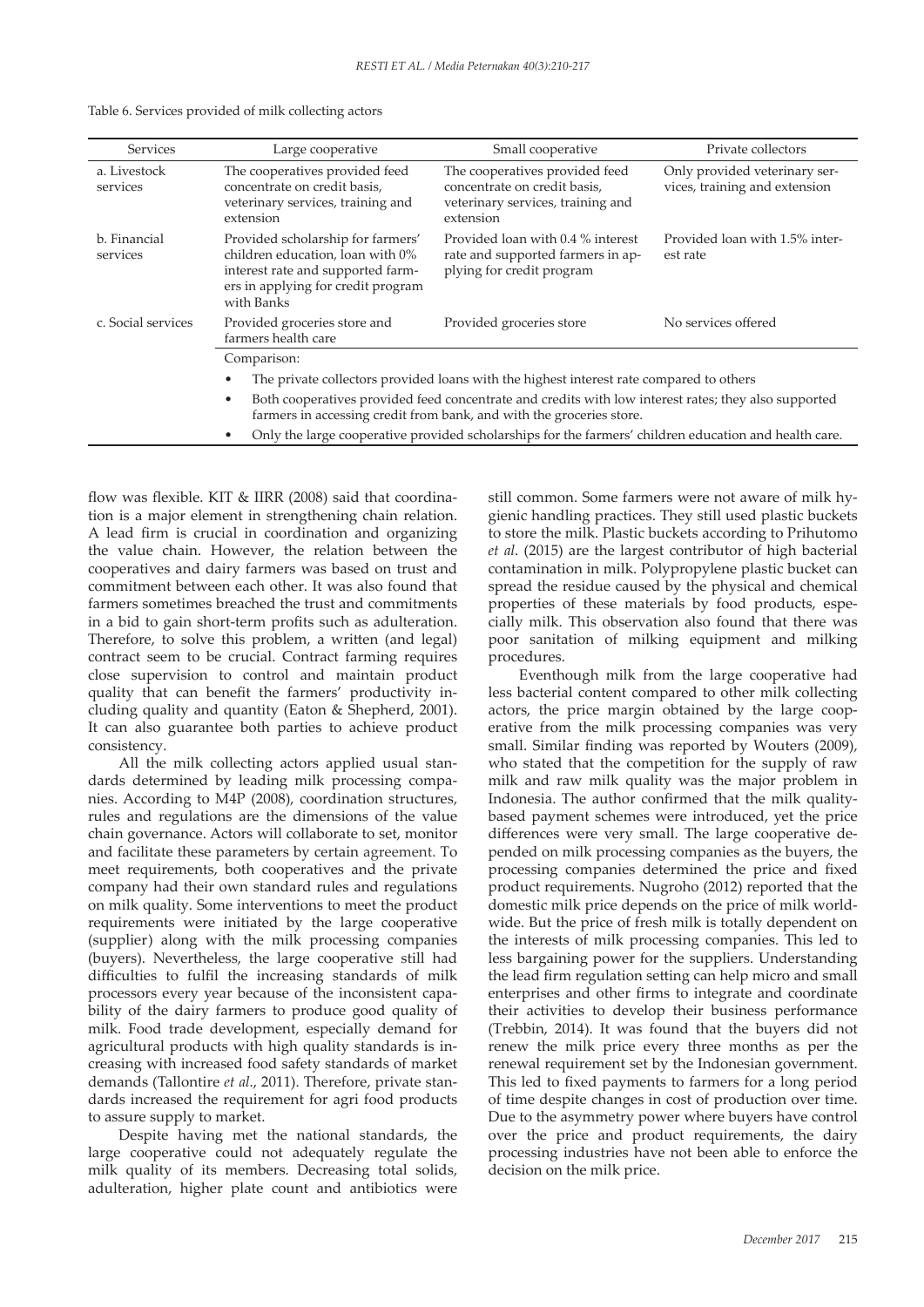All respondents shared the view that the large cooperative was very transparent on financial transactions and accounting, and had full trust in the cooperative's financial management. Trust is required to secure a credible commitment from different parties to cooperate on mutually beneficial actions and investment (Nguyen & Tran 2014). Though the turnover of the large cooperative was huge, the net income was very low. This is attributed to the repayment of milk to the members. The cooperative only earned a small margin after adding value to the milk. Eventhough the large cooperative tried to diversify the income sources through sale of dairy cow feed and sett up grocery shops, the cost of raw materials was too high for substantial additional income. The net income from the processed milk looks promising. But the large cooperative only processed a small quantity of milk due to limitation on equipment and staff. Zott & Amit (2010) said that the innovation is a strategic tool that has special characteristic, which is difficult to copy by other competitors that will indicate the sustainability of the business.

Wongtschowski *et al*. (2013) said that three main types of actors who are involved in the business services are clients, service providers, and financers. All the respondents agreed that the services provided by the large cooperative were adequate. Different social and member welfare services were provided but technical services were hardly provided to the members. Both the large cooperative and the members did not focus on sustainability of the business such as fodder availability : the total number of members remained stagnant or were declining. Providing comprehensive services could help build farmers commitment as stated by Borda-Rodriguez & Vicari (2014). In order to increase the milk quantity, the large cooperative members should be trained by the cooperative experts on fodder production that will help them to improve forage productivity. The large cooperative could also work in collaboration with the Ministry of Agriculture and other related service providers i.e. universities and NGOs to deliver these trainings (Sembada *et al*., 2016). Achchuthan & Kajananthan (2012) mentioned that besides milk marketing, milk collectors also provide services that aim to increase the business of the farmers. It is also supported by Zheng *et al*. (2011) who said that in order to increase the benefits of the farmers, it needs support from other stakeholders to better link farmers to market in a sustainable way. Therefore, the large cooperative needs to revise the contract with the Ministry of Forestry and negotiate the opportunity to lease more land to its members to solve the fodder shortage. In addition, private land which is left fallow could also be leased to the dairy farmers for fodder production.

### **CONCLUSION**

Milk collecting actors played an active role in various activities in the milk value chain. The large cooperative had better performance in service provision, it also had better infrastructures in milk collection and milk quality assessment compared to other milk collecting actors. Nevertheless, the large cooperative was not the only milk collecting actors in West Bandung Regency. Hence, other factors must be taken into account in the farmers'choices for one or another outlet. One important determinant is the willingness of the various milk collection actors to support farmers in their business operations and to build trust in the milk transactions.

#### **REFERENCES**

- **Achchuthan, S. & R. Kajananthan**. 2012. A study on value chain analysis in dairy sector Kilinochchi District, Sri Lanka. Glob. J. Managem. Busin. Res. 12: (Issue 21, version 1.0).
- **Borda-Rodriguez, A. & S. Vicari.** 2014. Rural co-operative resilience: the case of Malawi. J. Coop. Organiz. Managem. 2: 43-55. https://doi.org/10.1016/j.jcom.2014.03.002
- **DJPKH (Direktorat Jenderal Peternakan dan Kesehatan Hewan).** 2013. Statistik Peternakan dan Kesehatan Hewan. Kementerian Pertanian Republik Indonesia, Jakarta.
- **Eaton, C. & A. W. Shepherd.** 2001. Contract farming. Partnerships for growth. FAO Agricultural Services Bulletin 145. Rome.
- **FAO (Food and Agriculture Organisation).** 2014. Developing Sustainabile Food Value Chains - Guiding Principles. Rome.
- **Foreman, I. & B. de Leeuw.** 2013. A Quality Based Milk Payment System. A Guideline for Implementation. SNV, The Netherlands.
- **KIT & IIRR.** 2008. Trading Up: Building Cooperation Between Farmers and Traders in Africa. Royal Tropical Institute (KIT) and International Institute of Rural Reconstruction (IIRR). KIT publishers, Amsterdam.
- **Mangnus, E. & B. D. S. Piters.** 2010. Dealing With Small Scale Producers: Linking Buyers and Producers. Royal Tropical Institute (KIT), KIT publishers, Amsterdam.
- **Morey, P.** 2011. Dairy Industry Development in Indonesia: Report for International Finance Corporation (IFC), Final Report - May 2011, Morelink Asia Pacific, 57 p. https:// www.ifc.org/wps/wcm/connect/93f48d00470e3bf883ffd-7b2572104ea/Dairy+Industry+Development-2011.pdf?- MOD=AJPERES .
- **Moustier, P., P. T. G. Tam, D. T. Anh, V. T. Binh & N. T. T. Loc.** 2010. The role of farmer organizations in supplying supermarkets with quality food in Vietnam. Food Policy 35: 69–78. https://doi.org/10.1016/j.foodpol.2009.08.003
- **M4P. 2008.** Making Value Chains Work Better for the Poor: A Toolbook for Practitioners of Value Chain Analysis. Version 3. UK Department for International Development (DFID). Agricultural Development International. Phnom Penh. Cambodja.
- **Nguyen V. K. & V. D. Tran.** 2014. The dairy industry in Vietnam: A value chain approach. Int. J. Managing Value Supply Chains 5: 1-16. https://doi.org/10.5121/ijmvsc.2014.5301
- **Nugroho, B. A.** 2012. The relevance of a rules-based fresh milk price structure policy in East Java : an evidence-based assessment. Intern. J. Rural Stud. 19: 1-7 (Article 3).
- **Prihutomo, S., B. E. Setiani & D. W. Harjanti.** 2015. Screening sumber cemaran bakteri pada kegiatan pemerahan susu di peternakan sapi perah rakyat Kabupaten Semarang. Jurnal Ilmu-Ilmu Peternakan 25: 66-71. https://doi.org/10.21776/ ub.jiip.2015.025.01.10
- **Priyanti A. & T. D. Soedjana**. 2015. Indonesian dairy industry perspective within the ASEAN economic community. WARTAZOA 25: 159-170. https://doi.org/10.14334/wartazoa.v25i4.1226
- **Sembada, P., G. Duteurtre, B. P. Purwanto, & Suryahadi**. 2016. Improvement of milk production performances of smallholder farms in West Java (Indonesia). Tropical Animal Health and Production 48:793-799. https://doi.org/10.1007/ s11250-016-1029-2